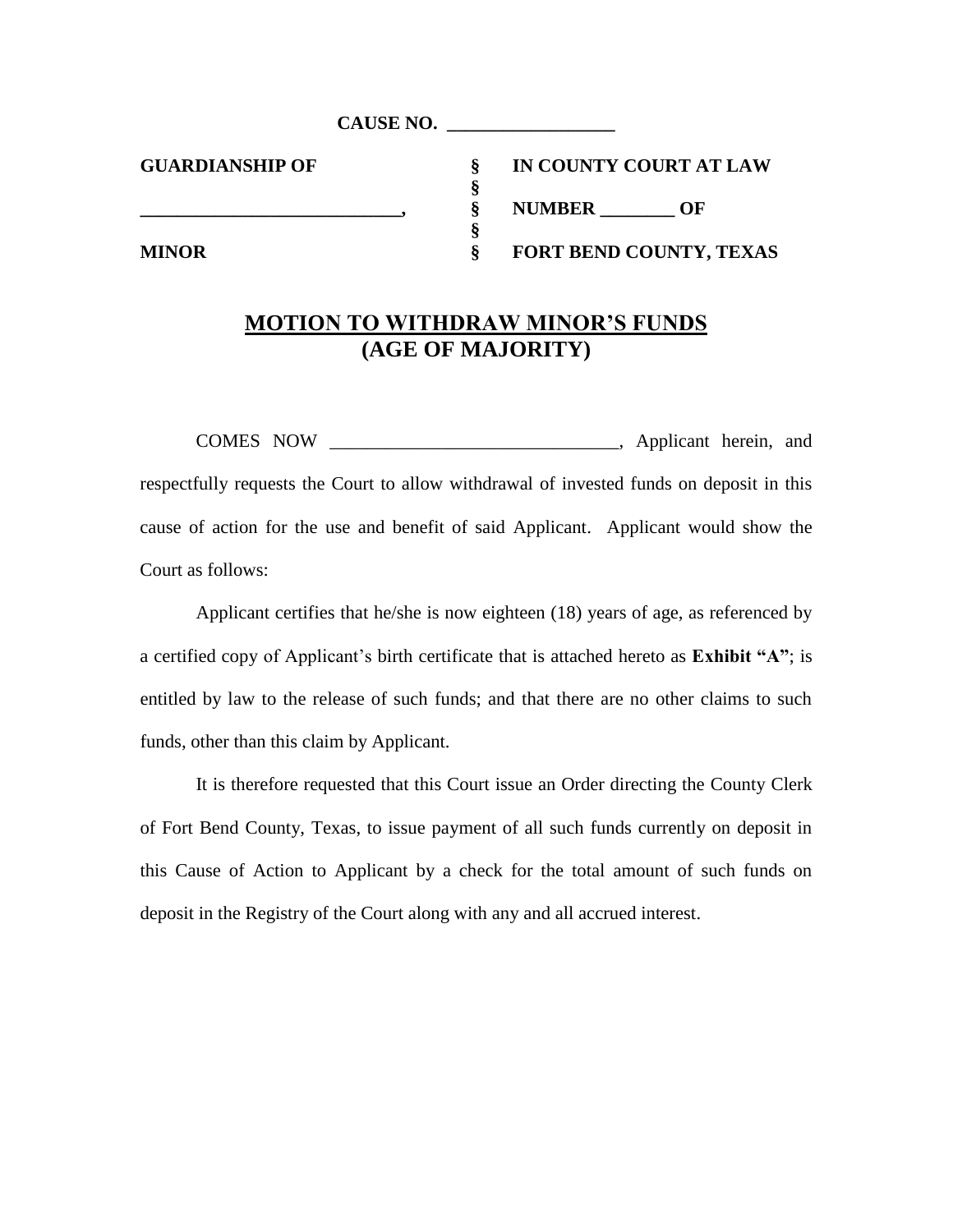WHEREFORE, premises considered, Applicant prays that the relief requested herein be granted.

 $\overline{\phantom{a}}$  , which is a set of the set of the set of the set of the set of the set of the set of the set of the set of the set of the set of the set of the set of the set of the set of the set of the set of the set of th

SIGNED on this the  $\_\_\_\_\_\$  day of  $\_\_\_\_\_\_\_\_\_\_$ . 20 $\_\_\_\_\_\.\$ 

Applicant's Signature

Applicant's Printed Name

Applicant's Last Four Digits of

| Social Security #: xxx-xx- |  |
|----------------------------|--|
|----------------------------|--|

Applicant's Address

City, State, Zip Code

Phone: \_\_\_\_\_\_\_\_\_\_\_\_\_\_\_\_\_\_\_\_\_\_\_\_\_\_\_\_\_

\_\_\_\_\_\_\_\_\_\_\_\_\_\_\_\_\_\_\_\_\_\_\_\_\_\_\_\_\_\_\_\_\_\_\_\_

\_\_\_\_\_\_\_\_\_\_\_\_\_\_\_\_\_\_\_\_\_\_\_\_\_\_\_\_\_\_\_\_\_\_\_\_

\_\_\_\_\_\_\_\_\_\_\_\_\_\_\_\_\_\_\_\_\_\_\_\_\_\_\_\_\_\_\_\_\_\_\_\_

STATE OF TEXAS  $\S$ COUNTY OF \_\_\_\_\_\_\_\_\_\_\_\_\_\_\_\_\_ §

On this day personally appeared \_\_\_\_\_\_\_\_\_\_\_\_\_\_\_\_\_\_\_\_\_\_\_\_\_\_\_\_\_\_\_\_\_

(Applicant) who, after being duly sworn and proved to me, stated that the information contained in this Application is true and correct.

SWORN TO AND SUBSCRIBED before me, the undersigned authority, on this the  $\rule{1em}{0.15mm} \text{day of} \_$ .

\_\_\_\_\_\_\_\_\_\_\_\_\_\_\_\_\_\_\_\_\_\_\_\_\_\_\_\_\_\_\_\_\_